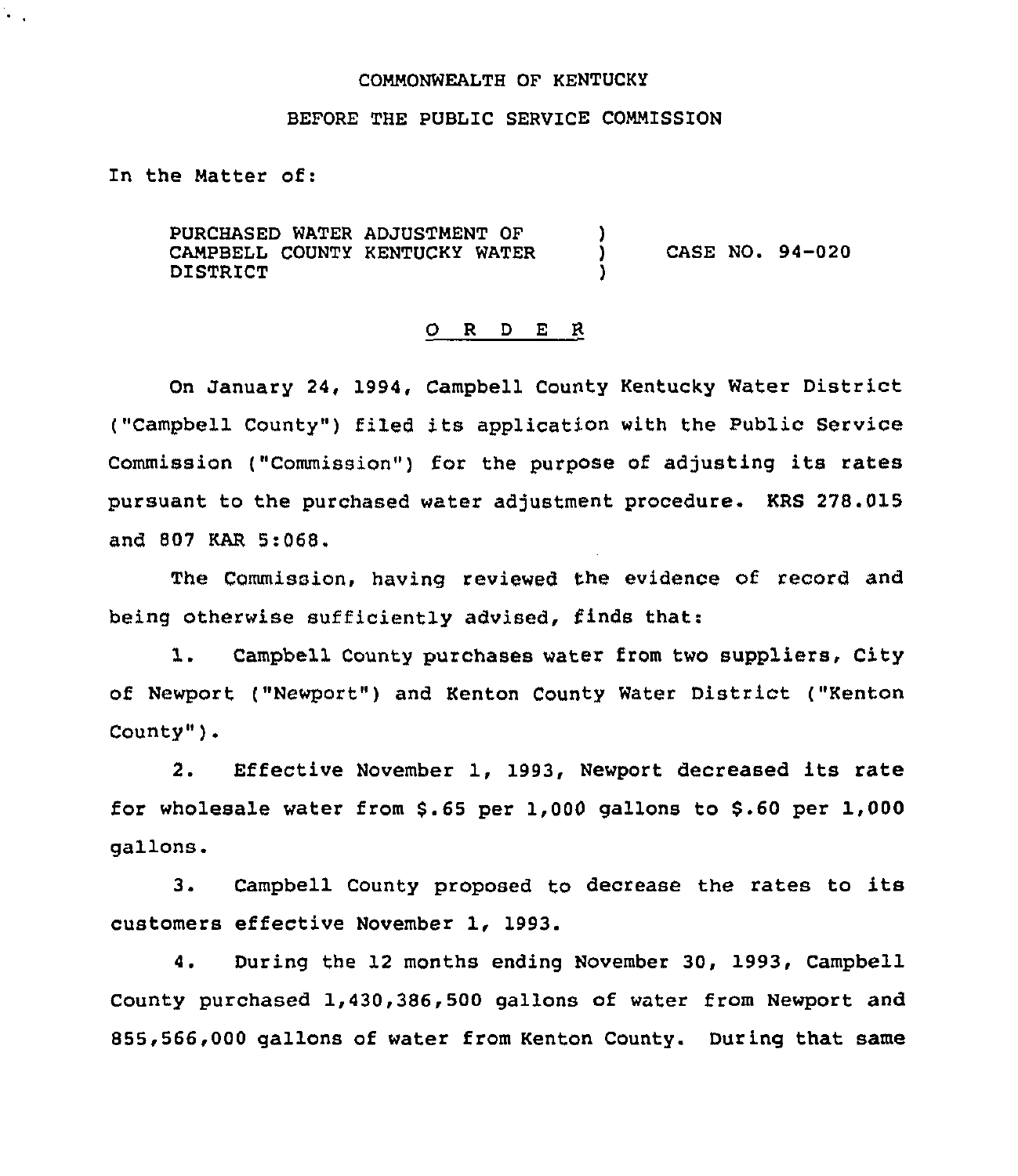period of time, Campbell County sold 1,777,925,700 gallons of water.

5. Campbell County's purchased water adjustment calculations show a decrease in purchased water cost of \$71,519, resulting in a purchased water adjustment of 4.02 cents per 1,000 gallons. Based on an average quarterly usage of 15,000 gallons, quarterly bills to Campbell County customers will decrease from \$49.33 to \$49.28, a decrease of 1.2 percent.

6. The rates proposed by Campbell County are incorrect in that bills for 3/4 inch, 1 inch, <sup>3</sup> inch, and <sup>6</sup> inch meters have been miscalculated. The correct rates are shown in Appendix A.

7. The purchased water adjustment of 4.02 cents per 1,000 gallons and the rates in Appendix A, attached hereto and incorporated herein, are fair, just, and reasonable and should be approved.

IT IS THEREFORE ORDERED that:

 $\ddot{\phantom{a}}$ 

1. The minimum bills for an 3/4 inch, <sup>1</sup> inch, <sup>3</sup> inch, and <sup>6</sup> inch meters are hereby denied.

2. The purchased water adjustment of 4.02 cents per 1,000 gallons and the rates in Appendix <sup>A</sup> are approved for services rendered on and after November 1, 1993.

3. Within 30 days of the date of this Order, Campbell County shall file revised tariff sheets setting out the rates approved herein.

 $-2-$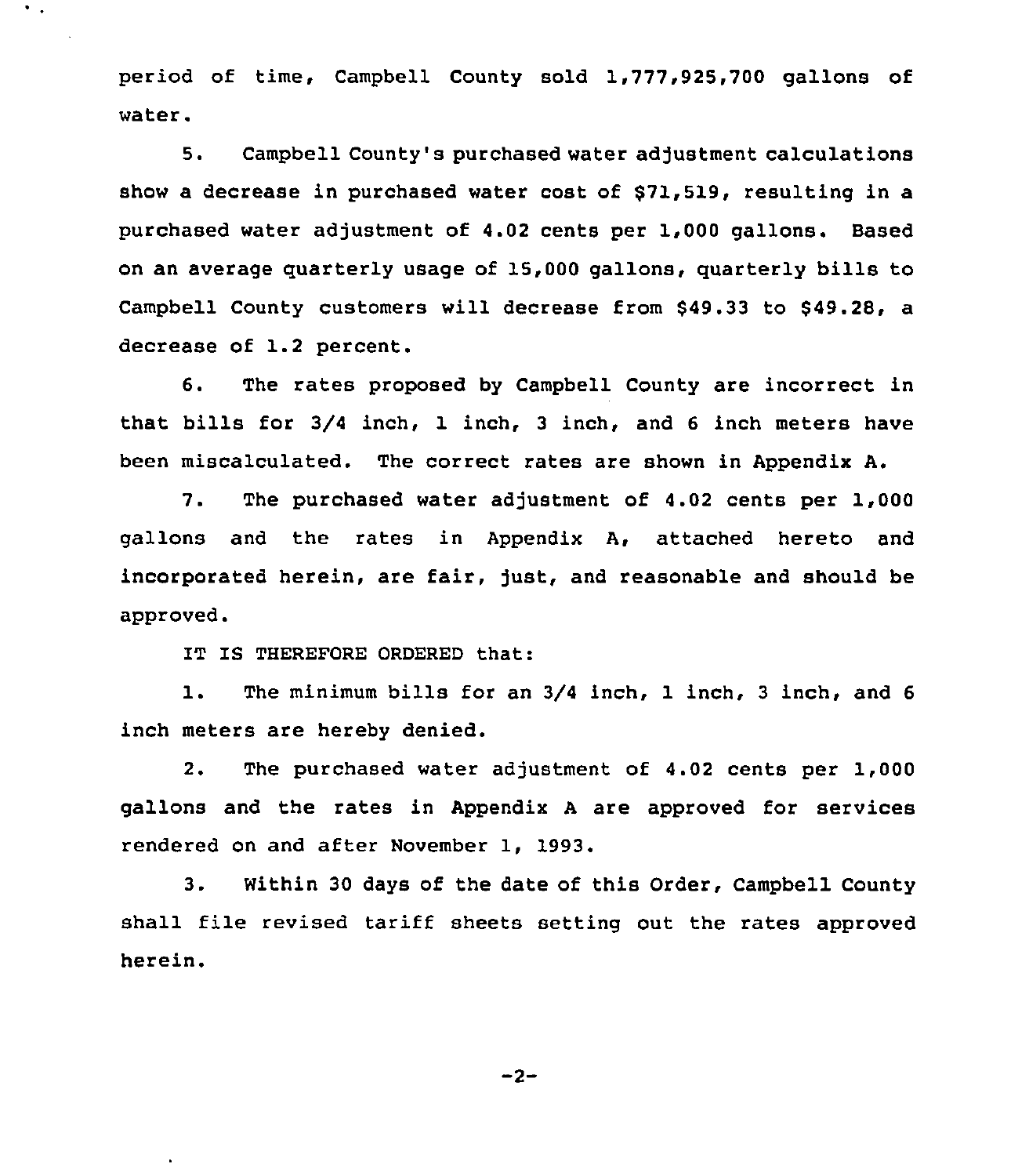Done at Frankfort, Kentucky, this 3rd day of March, 1994.

PUBLIC SERVICE COMMISSION

Chairman /<br>~

Kabeson B Vice

 $\epsilon$  control  $\eta$  $Comm$ oner

ATTEST:

 $\mathcal{F}_{\mathcal{A},\mathcal{A}}$ 

Executive Director